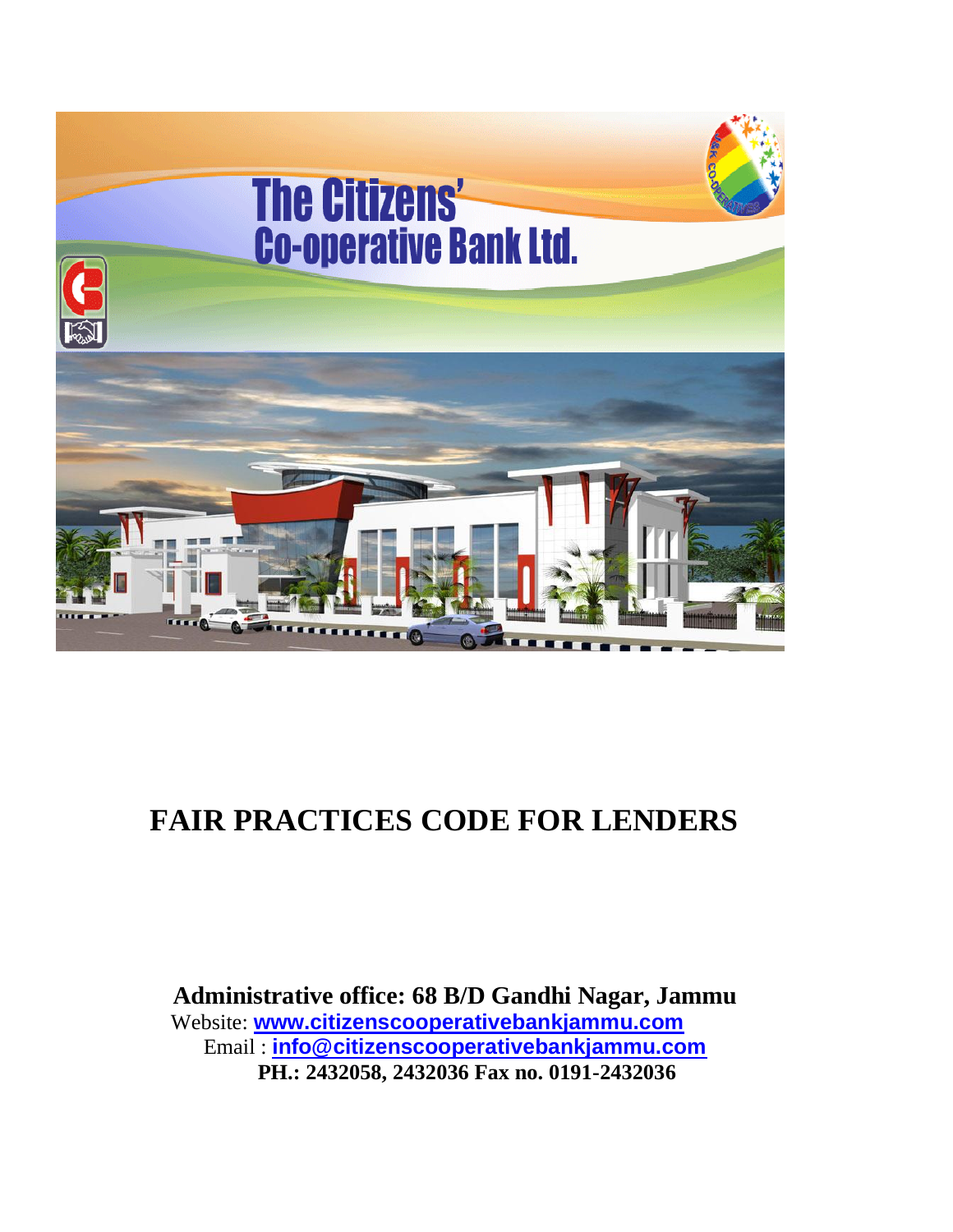## **Application and Processing of Loans**

- 1. The Bank will give you information explaining the key features of our loan products.
- 2. Along with the application form the Bank will provide all the information about fees/ charges payable for processing, the amount of such fees refundable in the case of non acceptance of application, pre-payment options etc to the prospective borrower.
- 3. The Bank will advise applicant about what information/ documentation is required with respect to the identity, address, employment, etc. and any other document that is stipulated by statutory authorities, in order to comply with legal and regulatory requirements.
- 4. The Bank shall give acknowledgement for receipt of all loan applications.
- 5. The applicant would be informed about the time frame within which loan application would be disposed of.
- 6. The Bank will verify the loan applications within a reasonable period of time.
- 7. The Bank will convey in writing to the applicant the main reason/ reasons for rejection of the loan applications.

# **Loan Appraisal**

- 1. The Bank will ensure proper assessment of credit application of the borrowers.
- 2. The Bank will convey to the borrower the credit limit along with the terms and conditions thereof.
- 3. We will keep the borrower's acceptance of terms and conditions on record.
- 4. The Bank will provide the copy of the loan agreement along with a copy of all enclosures quoted in the loan agreement to the borrower.
- 5. The Bank will verify the loan applications within a reasonable period of time.
- 6. Borrower would be made aware that following credit facilities are solely at the discretion of lenders:
	- 1. Drawings beyond the sanctioned limits
	- 2. Honoring cheques issued for the purpose other than specifically agreed to in the credit sanction
	- 3. Disallowing drawing on a borrowal account on its classification as a nonperforming asset
	- 4. Disallowing drawing on a borrowal account on account of non-compliance with the terms of sanction.

# **Disbursement of Loans**

- 1. The Bank will ensure timely disbursement of loans.
- 2. The Bank will display notice of any change in the terms and conditions including interest rates, service charges etc.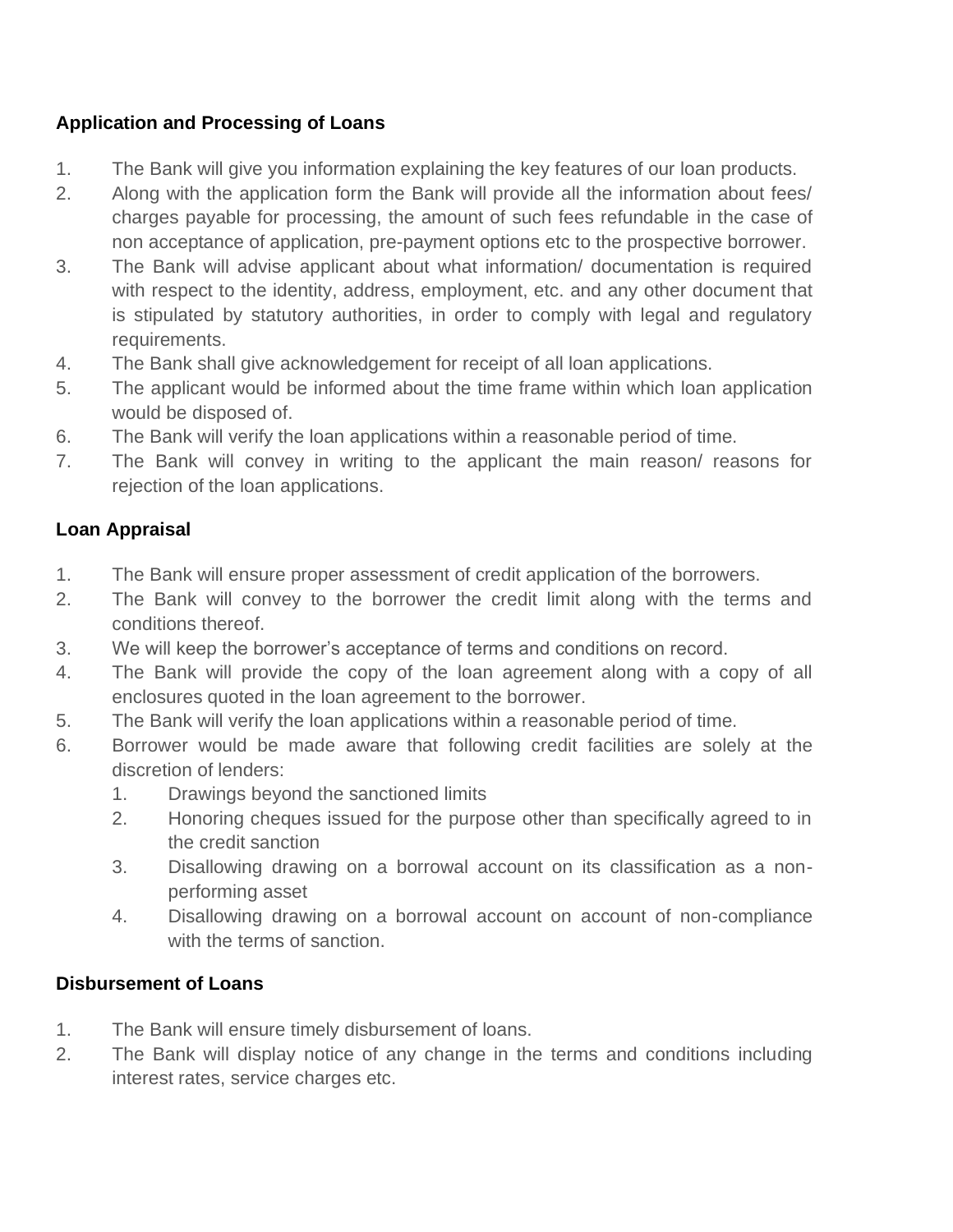3. The Bank will ensure that changes in interest rates and charges are affected only prospectively.

### **Guarantee**

The Bank will tell the person, before accepting him as guarantor about:

- 1. His liability as guarantor
- 2. The amount of liability he will be committing to the bank
- 3. Circumstances in which he will have to pay up the liability
- 4. Whether the Bank has recourse to his monies in the bank if he fails to pay up as a guarantor
- 5. Whether his liabilities as a guarantor are limited to a specific quantum or are they unlimited
- 6. Time and circumstances in which his liabilities as a guarantor will be discharged as also the manner in which the Bank will notify him about this.

# **Post Disbursement Supervision**

- 1. Borrower would be made aware of the submission schedule of various stock statements/ financial accounts etc to the Bank and the penalties, in case of default by the borrower.
- 2. Borrower would be made aware of the stock audit/ credit rating etc to be completed by the external agencies and the details of cost to be borne by him.
- 3. The Bank will give notice to the borrowers before taking a decision to recall/ accelerate payment or performance under the agreement or seeking additional securities.
- 4. The Bank will release all securities on receiving payment of loan or realization of loan subject to any legitimate right or lien for any other claim the Bank may have against borrowers. If such right of set off is to be exercised, the Bank will give notice about the same to the borrower with full particulars about the remaining claims.

#### **General**

- 1. The Bank will refrain from interference in the affairs of the borrowers except for what is provided in the terms and conditions of the loan sanction documents (unless new information, not earlier disclosed by the borrower, has come to the notice of the lender)
- 2. The Bank will not discriminate on grounds of sex, caste and religion in the matter of lending.
- 3. In the matter of recovery of loans, the Bank will not resort to undue harassment such as persistently bothering the borrowers at odd hours, use of muscle power for recovery of loans, etc.